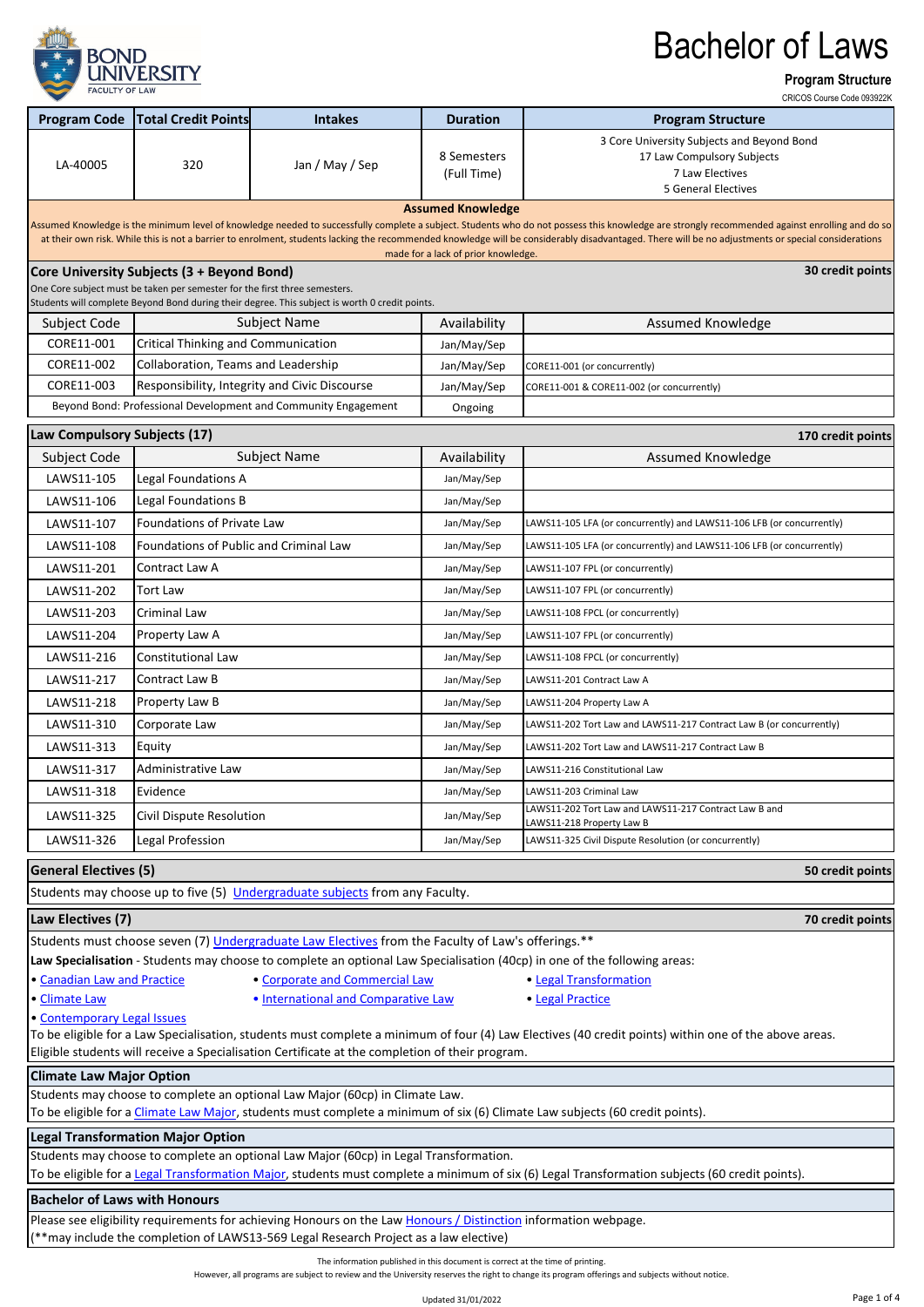

#### **Program Sequence**

**Note:** Students who have completed the Bond College Diploma of Legal Studies should refer to the sequencing plan on Page 3 or 4.

| Semester | <b>Subject Code</b> | Subject                                       | Notes                                                                                                 |
|----------|---------------------|-----------------------------------------------|-------------------------------------------------------------------------------------------------------|
| 1st      | CORE11-001          | <b>Critical Thinking and Communication</b>    |                                                                                                       |
|          | LAWS11-105          | Legal Foundations A                           |                                                                                                       |
|          | LAWS11-106          | Legal Foundations B                           |                                                                                                       |
|          |                     | <b>General Elective</b>                       | Please see List of subjects to assist students when choosing early degree General<br><b>Electives</b> |
|          |                     | Beyond Bond*                                  |                                                                                                       |
|          | CORE11-002          | Collaboration, Teams and Leadership           |                                                                                                       |
|          | LAWS11-107          | Foundations of Private Law                    |                                                                                                       |
| 2nd      | LAWS11-108          | Foundations of Public and Criminal Law        |                                                                                                       |
|          |                     | <b>General Elective</b>                       |                                                                                                       |
|          | CORE11-003          | Responsibility, Integrity and Civic Discourse |                                                                                                       |
| 3rd      | LAWS11-201          | Contract Law A                                |                                                                                                       |
|          | LAWS11-202          | <b>Tort Law</b>                               |                                                                                                       |
|          |                     | <b>General Elective</b>                       |                                                                                                       |
|          | LAWS11-203          | <b>Criminal Law</b>                           |                                                                                                       |
| l4th     | LAWS11-204          | Property Law A                                | Students commencing in the September Semester interested in the                                       |
|          |                     | <b>Law Elective</b>                           | Canadian Law and Practice Specialisation we recommend                                                 |
|          |                     | <b>Law Elective</b>                           | LAWS13-537 Foundations of Canadian Law this semester.                                                 |
|          | LAWS11-216          | <b>Constitutional Law</b>                     | Students commencing in the January and May Semester interested                                        |
| 5th      | LAWS11-217          | Contract Law B                                | in the Canadian Law and Practice Specialisation we recommend                                          |
|          | LAWS11-218          | Property Law B                                | LAWS13-537 Foundations of Canadian Law this semester.                                                 |
|          |                     | Law Elective                                  | September Commencement - LAWS13-536 Canadian Criminal Law                                             |
|          | LAWS11-310          | Corporate Law                                 |                                                                                                       |
| 6th      | LAWS11-313          | Equity                                        |                                                                                                       |
|          | LAWS11-317          | Administrative Law                            | January Commencement - LAWS13-536 Canadian Criminal Law                                               |
|          |                     | <b>Law Elective</b>                           | May Commencement - LAWS13-536 Canadian Criminal Law                                                   |
| 7th      | LAWS11-318          | Evidence                                      |                                                                                                       |
|          | LAWS11-325          | Civil Dispute Resolution                      |                                                                                                       |
|          |                     | <b>Law Elective</b>                           | LAWS13 -534 Canadian Administrative Law                                                               |
|          |                     | <b>General Elective</b>                       |                                                                                                       |
| 8th      | LAWS11-326          | Legal Profession                              |                                                                                                       |
|          |                     | <b>Law Elective</b>                           | LAWS13-535 Canadian Constitutional Law 20CP                                                           |
|          |                     | <b>Law Elective</b>                           |                                                                                                       |
|          |                     | <b>General Elective</b>                       |                                                                                                       |

\*Students will complete Beyond Bond during their degree. This subject is worth 0 credit points.

**Notes**

The information published in this document is correct at the time of printing.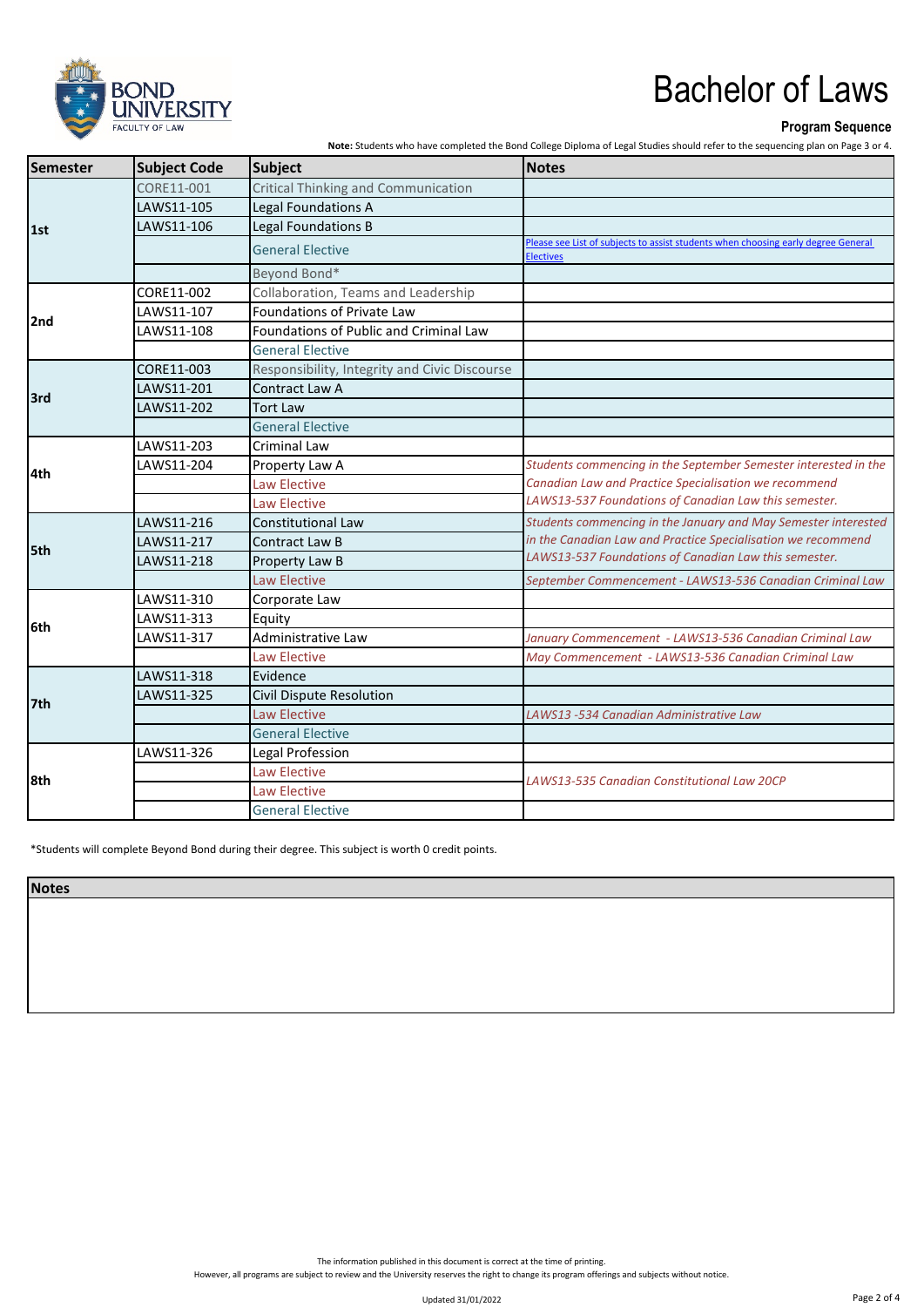

#### **Program Sequence**

| With Advanced Standing from the Bond University College Diploma of Legal Studies |                         |                                               |                                                                                   |  |  |  |
|----------------------------------------------------------------------------------|-------------------------|-----------------------------------------------|-----------------------------------------------------------------------------------|--|--|--|
| <b>Semester</b>                                                                  | <b>Subject Code</b>     | Subject                                       | <b>Notes</b>                                                                      |  |  |  |
|                                                                                  | CORE11-001              | <b>Critical Thinking and Communication</b>    | <b>CREDIT</b>                                                                     |  |  |  |
| <b>Advanced</b>                                                                  | CORE11-002              | Collaboration, Teams and Leadership           | <b>CREDIT</b>                                                                     |  |  |  |
| <b>Standing from</b>                                                             | CORE11-003              | Responsibility, Integrity and Civic Discourse | <b>CREDIT</b>                                                                     |  |  |  |
| the Bond                                                                         | <b>General Elective</b> | <b>Business Law</b>                           | <b>CREDIT</b>                                                                     |  |  |  |
| <b>University</b>                                                                | <b>General Elective</b> | Personal Development Portfolio                | <b>CREDIT</b>                                                                     |  |  |  |
| <b>College Diploma</b> Law Elective                                              |                         | Contemporary Issues in Law and Society        | <b>CREDIT</b>                                                                     |  |  |  |
| of Legal Studies LAWS11-105                                                      |                         | <b>Legal Foundations A</b>                    | <b>CREDIT</b>                                                                     |  |  |  |
|                                                                                  | LAWS11-106              | <b>Legal Foundations B</b>                    | <b>CREDIT</b>                                                                     |  |  |  |
|                                                                                  | LAWS11-107              | Foundations of Private Law                    |                                                                                   |  |  |  |
| 1st                                                                              | LAWS11-108              | Foundations of Public and Criminal Law        |                                                                                   |  |  |  |
|                                                                                  |                         | <b>General Elective</b>                       | Please see List of subjects to assist students when choosing early degree General |  |  |  |
|                                                                                  |                         | <b>General Elective</b>                       | <b>Electives</b>                                                                  |  |  |  |
|                                                                                  |                         | Beyond Bond*                                  |                                                                                   |  |  |  |
|                                                                                  | LAWS11-201              | Contract Law A                                |                                                                                   |  |  |  |
| 2nd                                                                              | LAWS11-202              | <b>Tort Law</b>                               |                                                                                   |  |  |  |
|                                                                                  |                         | <b>General Elective</b>                       |                                                                                   |  |  |  |
|                                                                                  |                         | <b>Law Elective</b>                           |                                                                                   |  |  |  |
|                                                                                  | LAWS11-203              | <b>Criminal Law</b>                           |                                                                                   |  |  |  |
| 3rd                                                                              | LAWS11-204              | Property Law A                                |                                                                                   |  |  |  |
|                                                                                  |                         | <b>Law Elective</b>                           |                                                                                   |  |  |  |
|                                                                                  |                         | Law Elective                                  |                                                                                   |  |  |  |
|                                                                                  | LAWS11-217              | Contract Law B                                |                                                                                   |  |  |  |
| 4th                                                                              | LAWS11-216              | <b>Constitutional Law</b>                     |                                                                                   |  |  |  |
|                                                                                  | LAWS11-218              | Property Law B                                |                                                                                   |  |  |  |
|                                                                                  |                         | <b>Law Elective</b>                           |                                                                                   |  |  |  |
| l5th                                                                             | LAWS11-317              | Administrative Law                            |                                                                                   |  |  |  |
|                                                                                  | LAWS11-310              | Corporate Law                                 |                                                                                   |  |  |  |
|                                                                                  | LAWS11-313              | Equity                                        |                                                                                   |  |  |  |
|                                                                                  |                         | <b>Law Elective</b>                           |                                                                                   |  |  |  |
| l6th                                                                             | LAWS11-318              | Evidence                                      |                                                                                   |  |  |  |
|                                                                                  | LAWS11-325              | Civil Dispute Resolution                      |                                                                                   |  |  |  |
|                                                                                  | LAWS11-326              | Legal Profession                              |                                                                                   |  |  |  |
|                                                                                  |                         | <b>Law Elective</b>                           |                                                                                   |  |  |  |

\*Students will complete Beyond Bond during their degree. This subject is worth 0 credit points.

**Notes**

The information published in this document is correct at the time of printing.